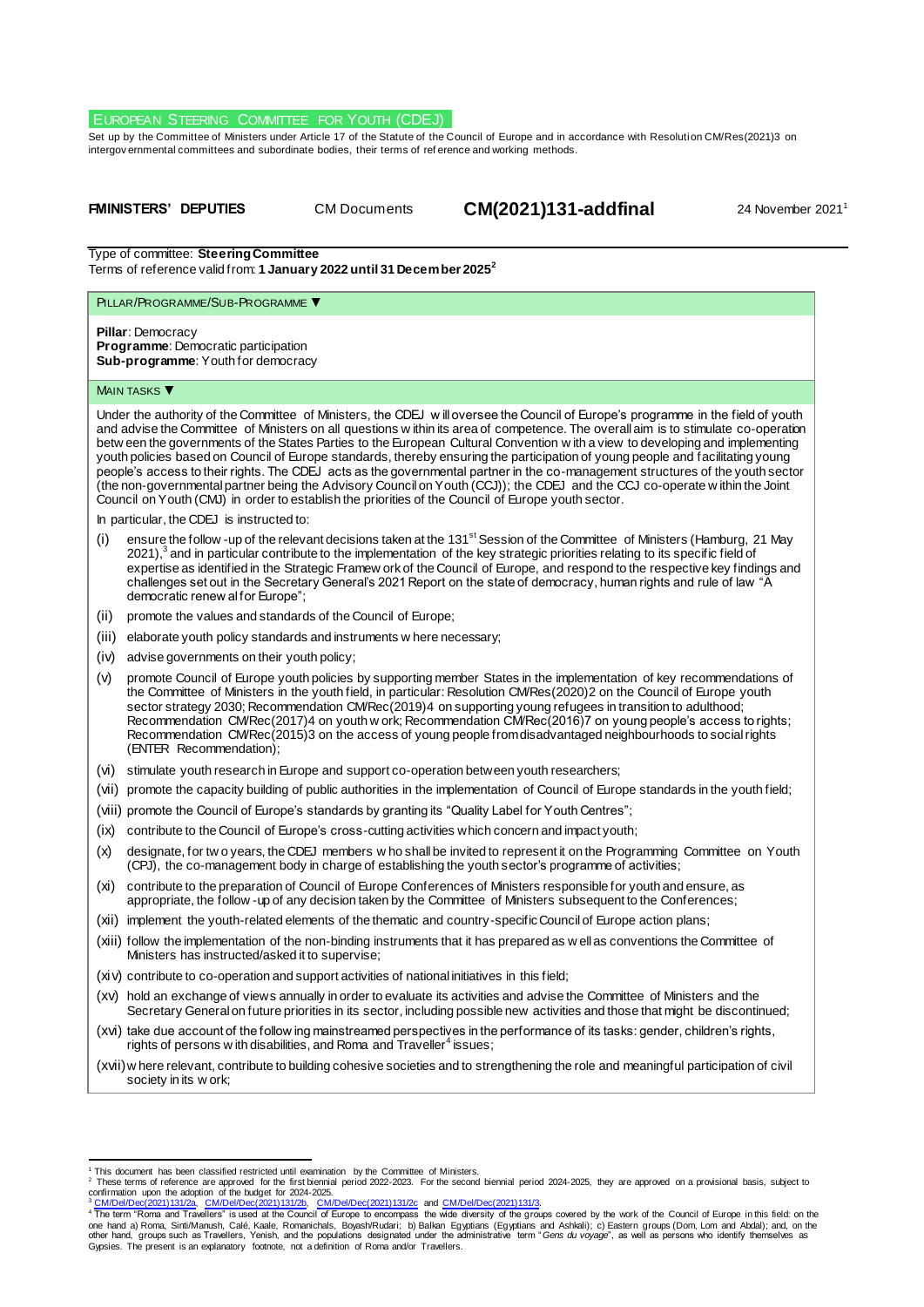(xviii) in accordance with decisions CM/Del/Dec(2013)1168/10.2 of the Committee of Ministers, carry out, at regular intervals, w ithin the limits of the available resources and bearing in mind its priorities, an examination of some or all of the conventions for which it has been given responsibility, $^5$  in co-operation, w here appropriate, with the relevant conventionbased bodies, and report back to the Committee of Ministers;

(xix) contribute to the achievement of, and review progress towards, the UN 2030 Agenda for Sustainable Development, in particular w ith regards to Goal 1: No poverty; Goal 3: Good health and w ell-being; Goal 4: Quality Education ; Goal 5: Gender Equality; Goal 8: Decent w ork and economic grow th; Goal 10: Reduce inequality; Goal 11: Sustainable Cities and Communities and Goal 16: Peace, Justice and Strong institutions.

## MAIN DELIVERABLES ▼

Under the authority of the Committee of Ministers, the CDEJ is instructed to complete the follow ing deliverables, within the follow ing deadlines:

|    |                                                                                                                                                     | <i>D</i> eaume v        |
|----|-----------------------------------------------------------------------------------------------------------------------------------------------------|-------------------------|
|    | Contribution of opinions, proposals and recommendations to the CMJ's work (cf. CMJ terms of<br>reference for concrete deliverables)                 | $31/12$ of<br>each year |
| 2. | Summary of the biannual exchange of information on the latest youth policy developments at<br>national level                                        | $31/12$ of<br>each year |
| 3. | Draft annual intergovernmental programme of assistance measures to member States on youth<br>policies issues                                        | $31/12$ of<br>each year |
| 4. | Progress report on the implementation of the annual intergovernmental programme of assistance<br>measures to member States on youth policies issues | $31/12$ of<br>each year |

*Deadline ▼*

### COMPOSITION ▼

MEMBERS:

Governments of the 50 States Parties to the European Cultural Convention are invited to designate one or more representatives of the highest possible rank w ith expertise in the field of youth policies.

The Council of Europe w ill bear the travel and subsistence expenses of one representative from each State Party to the European Cultural Convention (tw o in the case of the State w hose representative has been elected Chair).

Each member of the Committee shall have one vote. Where a government designates more than one member, only one of them is entitled to take part in the voting.

In accordance with decision[s CM/Del/Dec\(2013\)1168/10.2](https://search.coe.int/cm/Pages/result_details.aspx?Reference=CM/Del/Dec(2013)1168/10.2) of the Committee of Ministers, in cases w here there is no conventionbased body including all the Parties, non-member States are invited to take part, w ith a right to vote, in the committee meetings pertaining to the conventions to w hich they are Parties.

PARTICIPANTS:

The follow ing may send representatives, without the right to vote and at the charge of their corresponding administrative budgets:

- Parliamentary Assembly of the Council of Europe;
- Congress of Local and Regional Authorities of the Council of Europe;
- Conference of INGOs of the Council of Europe;
- Council of Europe Development Bank (CEB);
- North-South Centre;
- Steering Committee for Education (CDEDU);
- Committees or other bodies of the Council of Europe engaged in related w ork, as appropriate

The follow ing may send representatives, without the right to vote and w ithout defrayal of expenses:

- European Union (one or more representatives, including, as appropriate, the European Union Agency for Fundamental Rights (FRA));
- Observer States to the Council of Europe: Canada, Japan, Mexico, United States of America.

#### OBSERVERS:

The follow ing may send representatives, without the right to vote and w ithout defrayal of expenses:

- non-member States w ith which the Council of Europe has a Neighbourhood Partnership including relevant co-operation activities;
- lbero-American Youth Organisation;
- Commonw ealth Youth Programme Secretariat;
- League of Arab States;
- African Union;
- European Youth Information and Counselling Agency (ERYICA);
- European Youth Card Association (EYCA);
- European Youth Forum (YFJ).

Observer status may be requested in accordance with Article 8 of Resolution CM/Res(2021)3 on intergovernmental committees and subordinate bodies, their terms of reference and w orking methods.

The "Pool of European Youth Researchers" (PEYR), co-operating w ith the Council of Europe Youth Department and the European Commission in the framew ork of their partnership in the field of youth, w ill be invited to send a representative, without the right to vote. The expenses of this representative will be borne by the Council of Europe in derogation from Resolution CM/Res(2021)3 on intergovernmental committees and subordinate bodies, their terms of reference and w orking methods.

 <sup>5</sup> Cf. relevant decisions of the Committee of Ministers [\(CM/Del/Dec\(2013\)1168/10.2\)](https://search.coe.int/cm/Pages/result_details.aspx?Reference=CM/Del/Dec(2013)1168/10.2) and list of Conventions in document [CM\(2021\)132.](https://search.coe.int/cm/Pages/result_details.aspx?Reference=CM(2019)132)